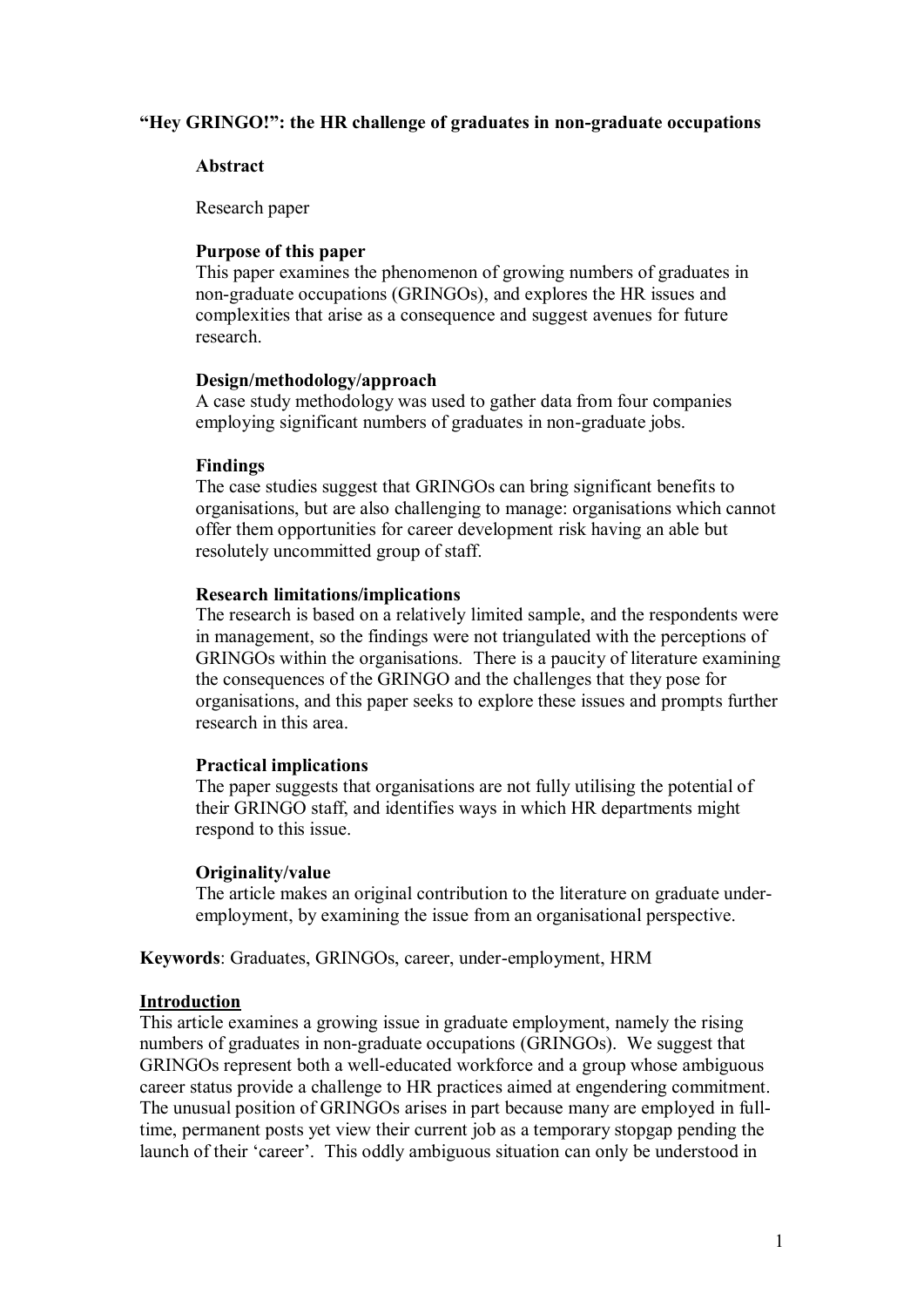the context of changing patterns of employment amongst younger workers generally, and students and graduates in particular.

Younger workers are typically defined as those aged 16-24 years old, an age range which spans some key developmental signposts and transitions for most people – certainly leaving school, but also perhaps leaving home, going to university or taking training, starting work and graduating. There are clearly significant differences within this age group in terms of their relationship to employment and it is important to clearly distinguish between these different "groupings" due to the inherent differences in their labour market participation (Madouros, 2006a). The role of younger workers is both changing and increasing in importance in today"s business environment. Official statistics, however, indicate that young people"s participation in the UK labour market; current projections suggest that participation of those between 16 and 24 is due to fall by approximately 4.9% by 2020 (Madouros, 2006b). The current and projected decline in labour market participation is a reflection of the increased participation in Higher Education.

This expansion of higher education is seen to have impacted on the young work force in three ways. Firstly, it has meant that a lower number of school leavers are entering positions (Alpin *et al*, 1998). Secondly, there has been an increase in the number of "student workers" participating in the labour market (Canny, 2002), and thirdly, there has been an increase in the number of graduates in non-graduate occupations (GRINGOs) as employers substitute graduates for non-graduates as a reaction to the increased supply of graduates within the market (Mason, 1995; 1999; 2001; 2002; Nove et al, 1997). As a consequence, today"s organisations face a different "type" of young worker, the majority of whom are either studying for, or possess a higher/further education qualification. However, despite significant debate surrounding over-education, over-qualification, skills and the nature of work there is a lack of research on the HR issues and complexities that arise as a consequence of these changes.

# **The "student worker"**

In this section we will provide an overview of the role of student workers. This is important for three reasons. Firstly, it maps out why employment of students can represent a key strategic decision. Secondly, it identifies a degree of ambiguity in the employment relationship. Thirdly, it suggests that this ambiguity, apparently understood on both sides, can nevertheless provide for a functional employment relationship which meets the needs of both parties.

The total number of full-time undergraduate students in the UK now stands at 2.3 million (HESA, 2006). Over the same period, the proportion of students working has risen from 30% in the early nineties (Ford *et al*,1995) to 70% today (Moreau and Leathwood, 2006). These two trends have produced a huge increase in the number of students working. The TUC (2004) suggests that from the 1980s onwards the UK has seen a shift from a labour market in which student labour was a marginal to one where it is a major feature, and the Office of National Statistics (Madouros, 2006a and 2006b) suggest these trends are set to intensify over the next decade.

From their traditional stereotype as the standard source of recruits for bars and restaurants, student workers have become a significant segment of the labour market,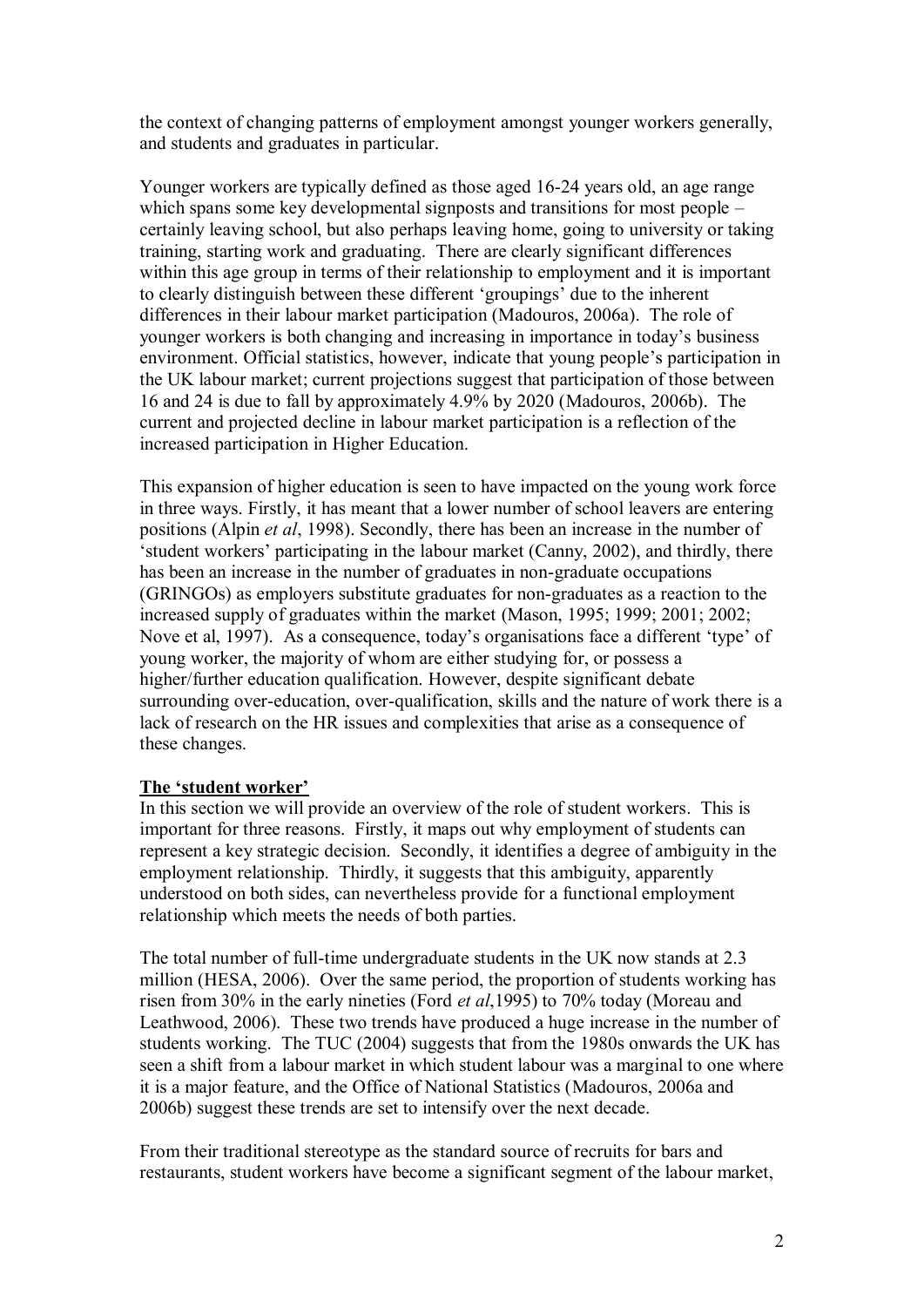and are now employed by a much wider range of organisations, in a wide variety of jobs. Yet despite their popularity amongst employers, student workers are nevertheless a relatively atypical part of the workforce. Primarily focused on their studies and associated social life, students workers take employment largely to support their finances – despite the rhetoric of 'valuable work experience' there is little evidence that they choose part-time work with future career in mind. The main criteria are therefore pay, convenience and flexibility: work should fund their social life and studies, and should not interfere overly much with either. Full-time students working in part-time jobs therefore represent a workforce which is inherently transient and relatively uncommitted. Yet organisations in a number of sectors have opted to build a substantial part of their operations around just such a workforce.

The retail sector offers a good example. Having to deal with the traditional UK perception of retail employment as low status work, employers in this sector actively targeted student workers, developing flexible working practices which allowed them to attract these "high calibre" staff (Huddleston and Hirst, 2004). Student workers helped employers plug an identified skills gaps in the sector, redressing shortages through using this source of part time labour. In the process, the roles in which students are employed have become far more structured and require specific skills. Perhaps surprisingly, students represent a 'good bet' in terms of the investment of training time. They are able to learn quickly and, providing the employment package is appropriately flexible, the employer can expect to retain them until their studies are completed. A student recruited in the first term at university might work there for almost three years: this would make them something of a veteran in a sector with high labour turnover. Paradoxically then, although employers know students are inherently "temporary", student workers may nevertheless be the smart recruitment choice for employers seeking to reduce labour turnover and retain key skills.

## **The GRINGO**

We can now turn to a consideration of GRINGOs, a segment of the younger workforce that has grown in size in recent years and who have been at the centre of many debates surrounding the impact of Higher Education expansion on employment. As Scurry (2005) notes, there is considerable debate about what constitutes a nongraduate job, as the boundaries between jobs where a degree is necessary and those where it is not are very unclear (Nove et al, 1997; Rigg et al, 1990). One argument is that, objectively, a much greater range of jobs can be viewed as "knowledge work" and require the intellectual ability which will most typically be found amongst graduates. However, this does not mean that the nature of the job requires a university education, more likely it reflects a trend to specify a requirement for a degree as a crude yardstick by which employers can simplify the shortlisting process. Alternatively, as many of our respondents indicated, it may be the case that employers are not looking for graduates, they simply find that graduates form the bulk of the (best) applicants.

Some commentators have stressed that many jobs previously considered to be nongraduate have evolved and changed in nature (Battu et al, 1999; Pearson et al, 1999; Pitcher and Purcell, 1998; Purcell et al, 1999). This 'upgrading' of what were traditionally viewed as non-graduate jobs has been seen to occur partly due to the "desire and enthusiasm of graduates to "grow" jobs" (Harvey *et al,* 1997:1). Mason (1995) points out that many factors have resulted in job content changing at all levels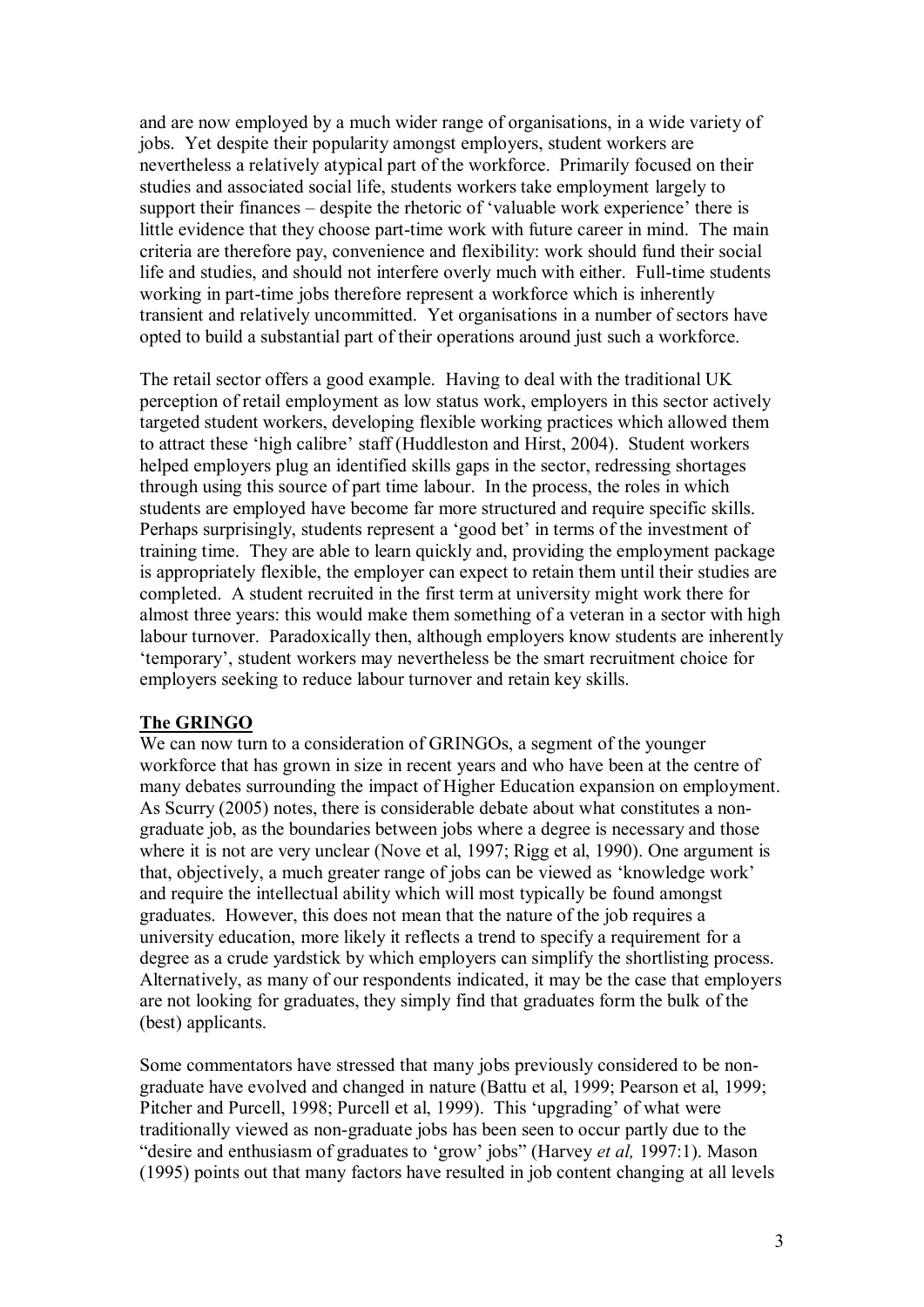of the organization and as a result one must be careful not to assume those positions previously considered non-graduates jobs are still the same: he suggests they may in fact have changed radically. Battu *et al* (1999) also suggest that although there are increased levels of mismatch within the graduate labour market there is still the opportunity for some graduates to change the nature of their jobs. Yet, in later work they found little evidence of any upgrading of these jobs (Battu *et al,* 2000); the scope for such upgrading is limited, and where it occurs is very much down to the individual graduates themselves (Mason, 2001).

Whatever objective criteria might be used to evaluate whether a job is a "graduate job", it seems clear that graduates themselves continue to have fairly clear perceptions of what constitutes a graduate job, perceptions which hark back to an earlier era when graduates were a small minority of the workforce and a degree carried promise of a better career. Writing in 1994, Brown and Scase suggested conventional wisdom "among politicians, parents and students alike" was that education remained "a form of investment" that would "deliver the economic "goods"" (Brown and Scase, 1994: 16). Our research suggests that, despite greater cynicism today about the benefit of becoming a graduate, the basic assumption that it will be a source of career advantage remains very much in place, and indeed Sturges et al (2000) suggest graduates" have surprisingly traditional career expectations. One illustration of this is the attitude of managers and HR staff in our case study companies – despite their greater understanding of the workplace and the labour market, they nevertheless understand and tacitly accept the GRINGOs' view that they are not in 'graduate' careers.

The term "graduates in non-graduate occupations" includes a very broad range of individuals and occupations, some of which fall outside of our analysis. In figure 1, we offer a provisional typology of GRINGOs. We classify them in terms of whether their GRINGO status is voluntary or involuntary, following a distinction originally proposed in the literature on underemployment (Glyde, 1977), and by the nature of the work. Both, it must be acknowledged, are to some extent based on the individual"s perception. We have classified the nature of work into traditionally nongraduate white collar work, traditionally student work and niche/high demand occupations. The first two are reasonably clear, but the latter refers to occupations where labour market demands create a perception of current and ongoing need for such work. We might suggest that this includes any occupation which might, in popular perception, be used to end the phrase "there"ll always be a need for…". GRINGOs may be particularly likely to be drawn to occupations which appear to offer long-term employability. There are a range of occupations which were not typically undertaken by graduates, and over the last few years there has been interesting press coverage of how labour market shortages for certain key skills have encouraged graduates to retrain for jobs such as plumber or child minder.

## INSERT FIGURE 1 ABOUT HERE

It will be recognised that there is some fluidity to the six types proposed, for example, as already discussed the nature of student work is changing, with students undertaking a greater range of occupations, some of which are fairly skilled and responsible roles. One example of movement within the types might be individuals who initially enter a niche/high demand occupation for purely financial reasons, but come to enjoy the nature and/or lifestyle of the work (involuntary to voluntary). Another might be an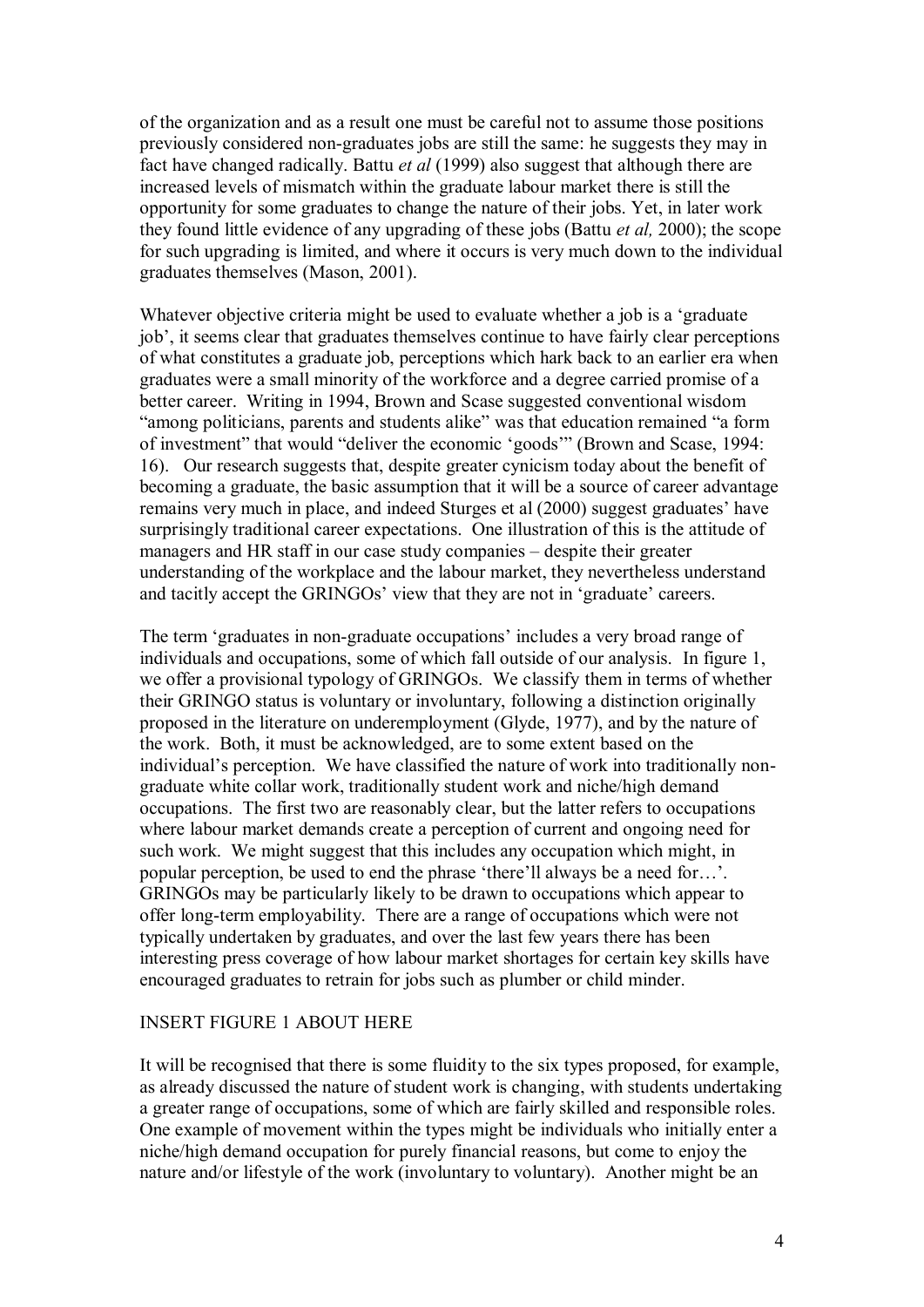individual taking traditional student work who sees opportunities for career progression and reframes and/or develops the role (traditional student work to traditional non-graduate work). Given that Battu et al (2000) found limited evidence of GRINGOs being able to develop their role, we might expect this shift will generally be confined to reframing, for example, coming to view an entry level role as a good apprenticeship for a supervisory role in the future.

Having set out a typology of GRINGOs, in this article we are focused largely on the involuntary column: those graduates who did not get onto graduate training schemes, did not find (nor perhaps actively seek) jobs which matched their pre-graduation expectations, and instead have taken employment which they treat as a short-term stopgap. Yet they are often in posts which are full-time and permanent, and thus implicitly treated by the employer as core. We suggest that many GRINGOs occupying core posts, but perceive themselves as peripheral workers, and that employers in a sense "sanction" this perception. They might be pejoratively termed lumpen GRINGOs: individuals presently in a non-graduate occupation perceived by them to be a non-career post, that is to say, a post which does not fit into any substantive or even notional career plan. In our original development of this research, career matters did not loom large, but as we began to tease out the issues, it became clear that the GRINGOs" ambivalent perception of whether their current occupation is 'job' or 'career' is a matter on which a great deal hinges. Although the issue of graduates in non-graduate jobs has been identified (e.g. Battu et al, 2000; Elias and Purcell, 2004; Keep and Mayhew, 1996; Mason, 2002) there is a paucity of research on this issue and none on how HR departments and employers are dealing with it.

## **HR issues with GRINGO employment**

From its emergence in the 1980s as an academic topic and a management approach, HRM has exhibited a degree of schizophrenia. It was Storey (1987) who coined the term "soft" and "hard" HRM to distinguish the very different prescriptions for management coming out of Harvard and Michigan respectively. Whilst the distinction can be useful, it can lead to an unhelpful assumption that HRM practice (in any given organisation) will be either/or. As Watson (2003) notes, all HRM practice is directed towards "the employment of human beings as a means of furthering corporate purposes" and so at best, there is a choice between taking a "hard-hard" approach ("applying tough and direct controls to serve corporate interests") or a "hardsoft' approach ('applying developmental and indirect controls to serve corporate interests"). It does not take a leap of imagination to realise that most organisations will do both, adopting the different approaches at different times and/or towards different sections of their workforce (Keenoy, 1997).

In his highly influential analysis of HRM, Guest (1987) originally suggested that the goals of HRM were integration, commitment, quality and flexibility. In later empirical work he and colleagues sought to identify linkages between HRM policy and practice and organisational outcomes, suggesting that the key outcomes were commitment, competence, and flexibility (Guest et al, 2000). Similarly, Tsui et al (1997) examined employee response to different types of employment relationship and found that investment in employees was associated with greater performance and positive attitudes, leading them to conclude that approaches such as quasi-spot or underinvestment can be seen as a trade-off of lower performance for greater flexibility. This echoes the classic "core" and "peripheral" worker distinction proposed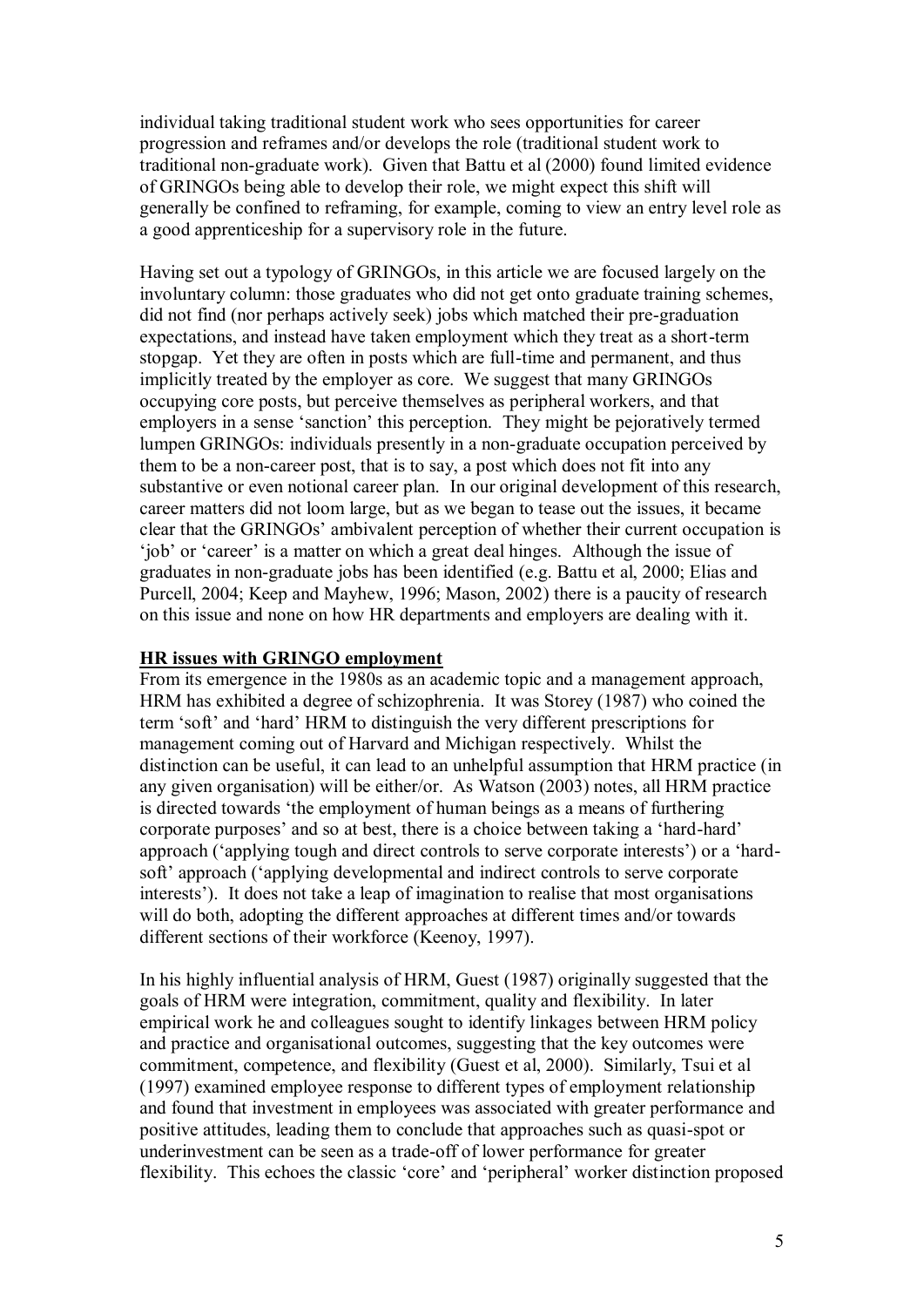by Atkinson (1984), and certainly many posts filled by student workers can be seen as peripheral. Those filled by GRINGOs are less obviously "peripheral", so if employee commitment is a key goal (and outcome) of successful HRM, then GRINGOs represent something of a conundrum.

As a strategic choice, the employment of student workers might appear to be selfevidently "hard" HRM. The appeal of student workers to employers is obvious. Although typically inexperienced, they will be intelligent, reasonably literate and numerate, and able to learn. They are relatively cheap to employ, both in terms of direct pay, and because they will have few expectations about benefits (e.g. sick leave, pension). The fact that they are inherently transient is a potential disadvantage, but it does mean that employers can afford to take some risks in terms of staffing – over-recruitment or poor selection decisions will be fairly rapidly corrected through labour turnover. There is also a curious reliability to student employment – although the actual people will change, the regular influx every autumn of a new intake of undergraduates constantly repopulates the labour pool. For GRINGOs however, the picture is less clear-cut. Student workers have a definite time horizon (graduation), but GRINGOs have no such time limit: their time in post ends only when they take action to end it. So, perhaps surprisingly, this may mean that GRINGOs have less organisational commitment than student workers, as they treat their employment as instrumental and short-term. The reason for this is linked to the way in which they appear to make sense of their careers.

## **GRINGO career orientations**

Examining the experiences of GRINGOs, Scurry (2005) identified a reluctance amongst her participants to classify their work in career terms. Their prime motivations were what Pitcher and Purcell (1998) term as "hedonistic": in essence, they wanted the lifestyle of their student days to continue. They needed employment with which to fund this lifestyle, in many cases they also wanted to remain living in the city where they"d studied, this being the location of their social network. Nevertheless, they also had aspirations to develop their careers, and thus needed to offer an "account" which located their current jobs within some form of longer term "game plan". Scurry (2005) notes that the "standard" account ('I'm only doing this for now, it's not my career') became progressively less credible the longer they remained in a recognisably non-graduate post. In other cases, GRINGOs' motivations may be concerned with debt, restricted geographical mobility, or simply a need to get the best job they can in an unpromising labour market. Whatever the reasons, they share a problematic post-graduation career identity: as graduates, they are expected to be "careerist", yet their current job gives no suggestion of a career.

Weick (1996) suggests a tension between individuals and organisations on the issue of career management, in that the individual is likely to see to create weak career situations, which allow for improvisation and choice. GRINGOs may therefore actively pursue a practice of disengagement in order to eschew any attack on their identity – they need to preserve their "just a job" narrative. This is clearly not a healthy state of affairs for the organisation, and as we will see below, this problem may potentially be compounded by organisations tacitly accepting their lack of commitment. Ironically, Canny (2002) suggests that the very essence of being a graduate (from an employer"s perspective) is being seen to demonstrate a "sense of commitment" lacking in those who have terminated their education. Weick (1996)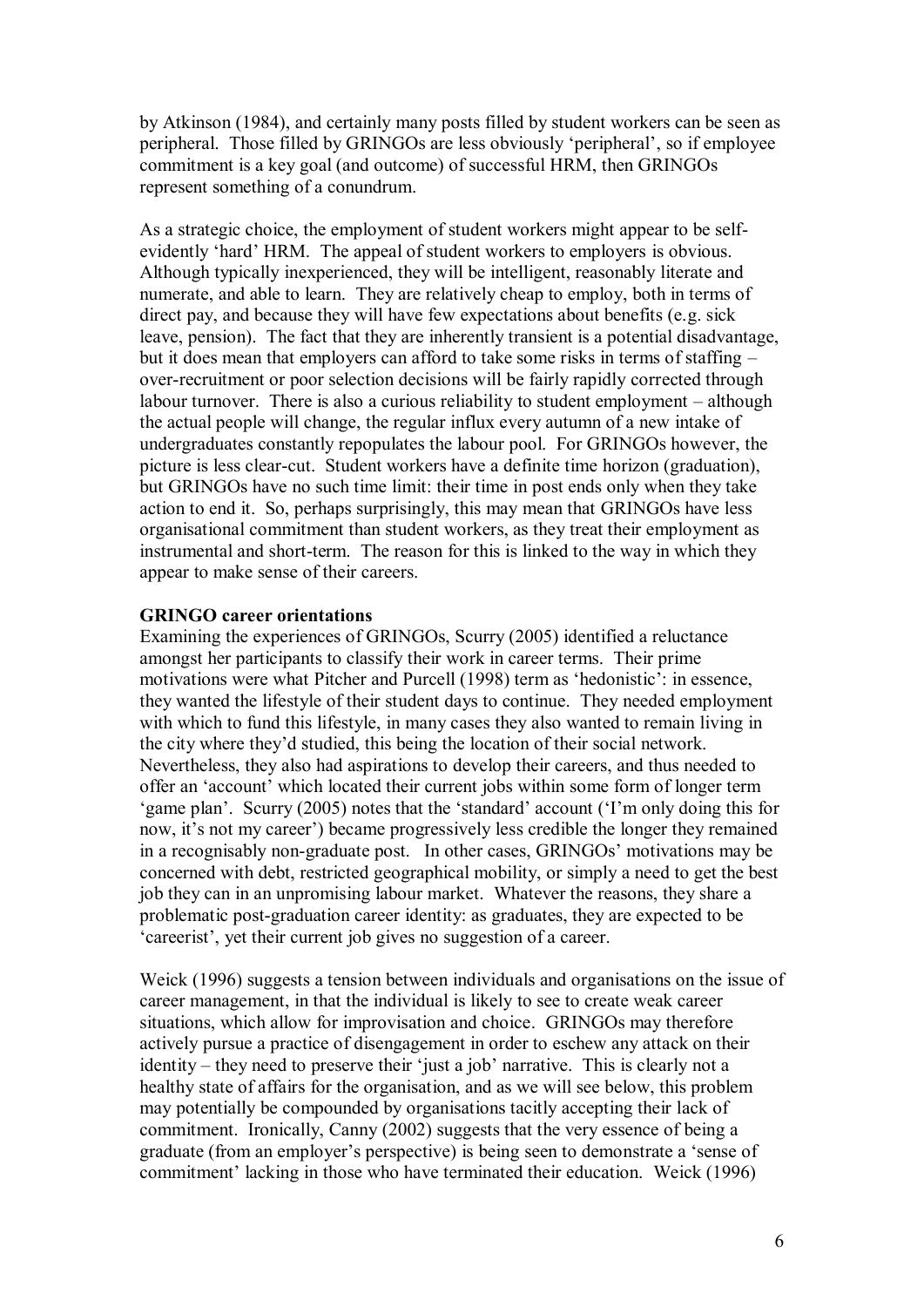suggest that organisations might be expected to seek to create strong career situations, which allow for planning and control. In the case of GRINGO employment however, our findings suggest that some employers are not actively seeking to create these strong situations, instead they tacitly accept the GRINGOs "weak" definition of their career situation.

## **Case Studies – the HR response to GRINGOs**

As noted, there was a lack of prior empirical research upon which to base our selection of case study companies. However, the second author had conducted an extended field study of the GRINGO experience in a financial services company. Although this work focused on the individuals" perspective, through the access obtained it was possible to gain considerable insight into the organisational response to these workers, and we therefore selected this organisation (Landseer) as our first case. The information provided allowed us to identify some companies which might be expected to offer a contrast, and also shaped our data gathering. We gained much more limited access to these companies, and the information on the remaining three cases was gathered through interviews with key respondents. It seems unlikely that the four companies chosen exhaust all possible HR responses to GRINGOs, and certainly we would not seek to offer a typology of responses on the basis of our findings. Though the study is not quite exploratory in nature, it can be seen as an initial attempt to scope the issue, setting out possible avenues for future research.

## *Landseer*

Call Centre A (CCA) is part of Brownfille, a direct insurance organisation that has several call centres located around the UK. In 2003 Brownfille was taken over by an international finance group, Landseer. Located in the centre of a university city in the East Midlands, the majority of CCA workers are drawn from the large student population of the city, with a significant proportion of these individuals continuing to work for CCA after graduation.

Staff are not recruited directly, agencies are used and individuals are initially employed for 3 months on agency contracts. At the end of this 3 month "probationary" period the individuals are taken on by the organisation. Student workers and GRINGOs have featured prominently in the workforce of CCA for some years and at one point it was the call centre of choice for students, mainly due to its short shift pattern and high levels of commission. This pool of labour was not explicitly targeted by the organisation and was seen by the organisation simply as a "bonus" of the location. The prevailing view amongst managers was that these individuals would ultimately leave to pursue "their career", a view which appears to have a negative impact on the behaviour of these staff, with many of them showing little regard for their job or the organisation. However, since the acquisition of Brownfille by Landseer in 2003, managers have begun to recognise the potential of GRINGOs and the benefits that their employment brings to the organisation. They (and student workers) are seen as bright, articulate individuals, who are IT literate, flexible and have the potential to move up within the call centre and the wider organisation.

As a consequence steps are being taken to introduce a "student contract". This contract allows students, where possible, to transfer to call centres near their home towns during holidays or, if this is not possible or required, to have a post held open for them until they return at the start of the academic year. Landseer hope such a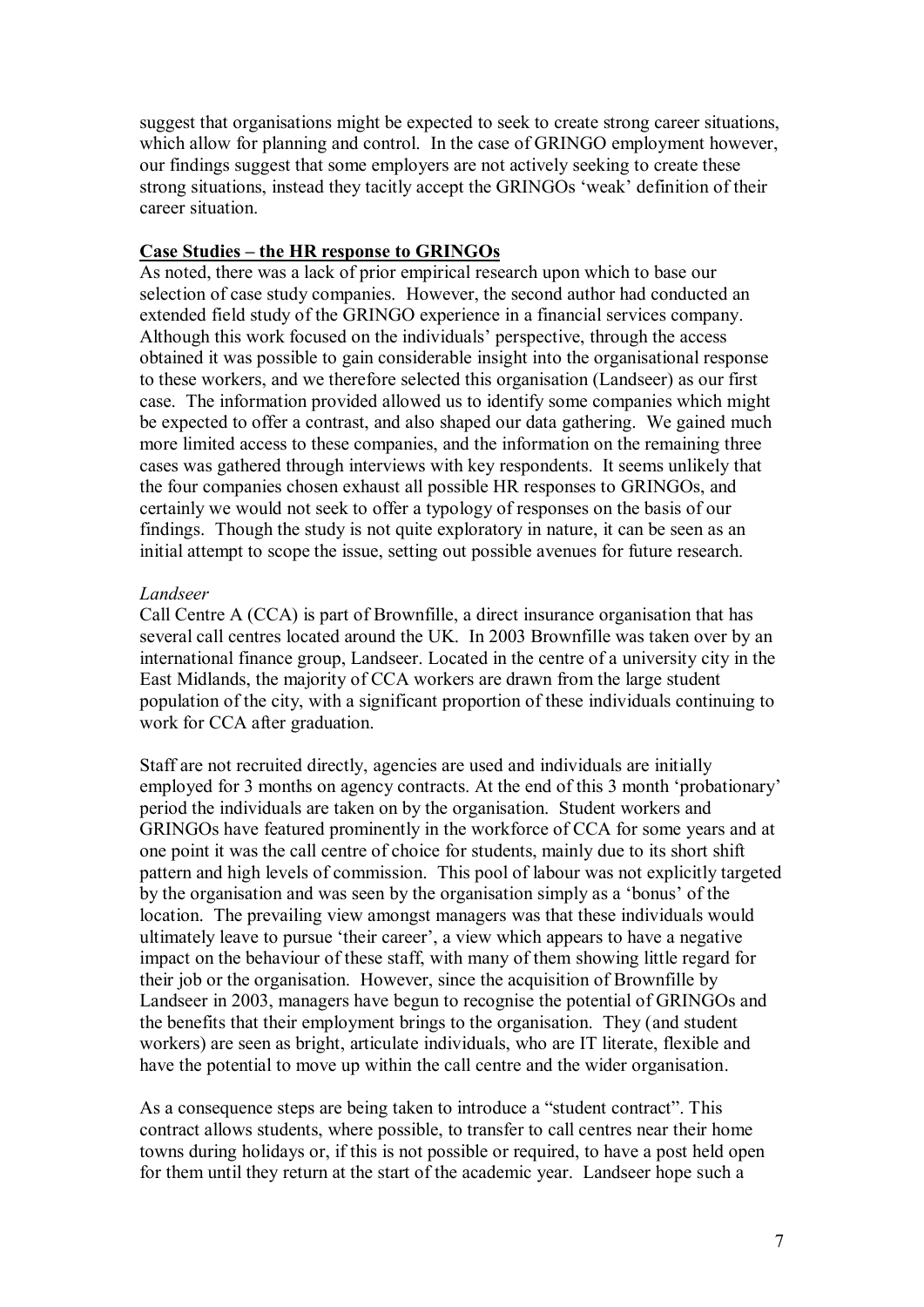contract demonstrates a level of commitment from the company which will help to redress some of the turnover issues that they have experienced as a result of the academic calendar. The development of the "student contract" is likely to have a knock-on effect on GRINGO employment, since it facilitates the retention of student workers after graduation. Although still in the early stages, steps are being taken to encourage the training, developing and promotion of these individuals, both within the call centre and throughout the group.

#### *FarmCo*

FarmCo is a restaurant chain with premises in most towns and cities. Although always more typically an employer of school pupils (aged 16-18), FarmCo does employ a number of university students, and was one of the first to introduce the practice of enabling school leavers to transfer from their local restaurant to one near to their chosen university, as a means of retaining experienced staff. FarmCo jobs have become a byword for low status, low skill work – the sort of work young people end up doing when they fail to pursue their education diligently – and they are thus not an employer of choice for most student workers or GRINGOs. University students who do work at FarmCo tend to be locals i.e. students who have not "gone away" to university. They tend to have worked for FarmCo whilst at school, and continue to work there as a matter of convenience. Few university students apply to work at FarmCo, perhaps unsurprisingly given its low status and relatively low pay. The exception is overseas students, who have more limited choices, and FarmCo now employs them in increasing numbers.

FarmCo has a graduate training scheme, and some of FarmCo's student workers do apply successfully to join the scheme. In principle there is also an internal route onto the scheme: this is effectively for GRINGOs, student workers who remained working for FarmCo after graduation and eventually apply to join the graduate training scheme as an internal applicant. Our respondent suggested that such applications were not viewed very favourably. Scurry (2005) found that GRINGOs" friends and family had a somewhat negative opinion of their "career", viewing it as evidence of a degree of inertia, a lack of dynamism. It is somewhat ironic that FarmCo seems to share this view of its GRINGO staff: the company assumes that a graduate of any calibre would either have left already or applied directly to the graduate training scheme whilst still at university. FarmCo appears to see little benefit to employing GRINGOs, and this may be due to the nature of the work: the additional education and ability of GRINGOs will make little difference to performance in the frontline jobs, and for managerial posts, they have their graduate trainee intake.

#### *Axminster Industrials*

Axminster provides business to business services for heavy industry. Amongst a range of activities, they run a call centre business, referred to as CC7. CC7 provides a service to their industry customers, in addition some of these customers have outsourced their own call centre activity to Axminster. Although located close to a university town, CC7 employs no student workers, but it does employ a number of GRINGOs. There is a relatively high turnover of staff within CC7 (though no higher than the average for call centres) and this means it is one of the biggest recruiters within the business, other departments having very low staff turnover. As a result, it is one of the main avenues through which graduates are recruited into the company, although the jobs to which they are initially recruited are definitely seen as non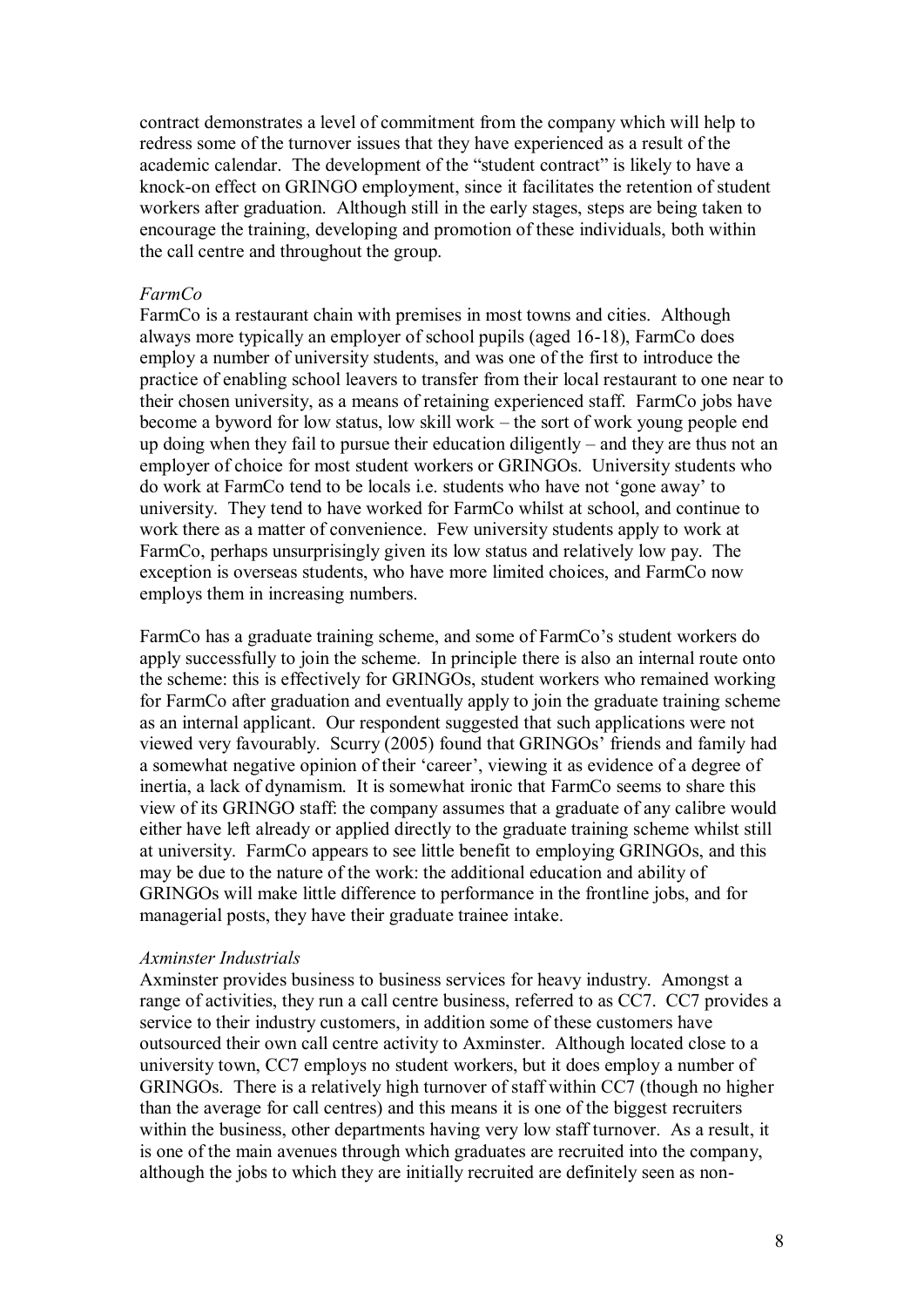graduate jobs. The graduates are perceived to bring a number of benefits to CC7 and the wider company. Firstly, although CC7 always needs a balance of workers, there is a need for succession planning and the graduate employees offer a good source of potential team leaders and managers. Secondly, unlike many call centres CC7 is strongly linked to the rest of the organisation – for example, it is on the same site as the main business, all CC7 staff are directly employed by Axminster on permanent contracts, the same HR department deals with all staff on site etc. This means that there are opportunities for graduates to develop up and out of CC7 and into other areas of the business. These opportunities are open to all CC7 staff, but in practice it has tended to be the graduates who actually make such transitions. Thirdly, the graduates have slightly lower turnover, which our respondent suggested is linked to their willingness to remain and bide their time for promotional opportunities or opportunities to move to other roles within the wider business. Overall, the HR team for CC7 are keen to have more graduates apply, for the reasons outlined above. Although there is no formal career planning, the company can point to possible future career paths for their GRINGO staff, and clear evidence that these opportunities have been realised.

## *DeliverCo*

DeliverCo are a national company specialising in parcel delivery for business and domestic customers. Their main sites are in the Midlands, but they also have large sites in the Northeast and Northwest of England. The Northeast site is the location for a large call centre operation, which employs large numbers of graduate in nongraduate jobs. The selection criteria for the posts in which they are employed specify only a good standard of literacy and numeracy, with experience being seen as desirable. As the role requires individuals to gain a certain amount of technical knowledge and be able to work "off-script" a lot of the time, graduates make for potentially strong candidates, though the posts are definitely seen as non-graduate jobs by both management and the graduates themselves. Almost all posts are fulltime, and DeliverCo does not employ any student workers.

DeliverCo pays well – salaries are several thousand pounds higher than the going rate for call centre work within the region. This has allowed them to attract experienced staff from other call centres, and is also cited as an explanation for their low turnover. There are some opportunities for progression, but they are relatively limited – a team leader heads up a team of 9 staff, one of whom is a designated deputy. Given the low turnover, graduates would be playing a very long game in career terms if they envisaged the call centre offering opportunities for promotion. Our respondent suggested this is not what they are doing: his discussions with his staff indicate they see the DeliverCo roles as a good 'mark time' job, something which pays well while they look for other opportunities and/or decide what they want to do next. DeliverCo have considerable opportunities for graduates to move out of the call centre work into more recognisably graduate jobs in other parts of the business. However, all such opportunities are in the Midlands. Most of the GRINGOs working in the Northeast call centre are not geographically mobile, and so cannot take advantage of these opportunities.

#### **Discussion**

Several themes emerged from the four case studies – the influence of student workers on the management and identity of GRINGOs, the role of career opportunities (and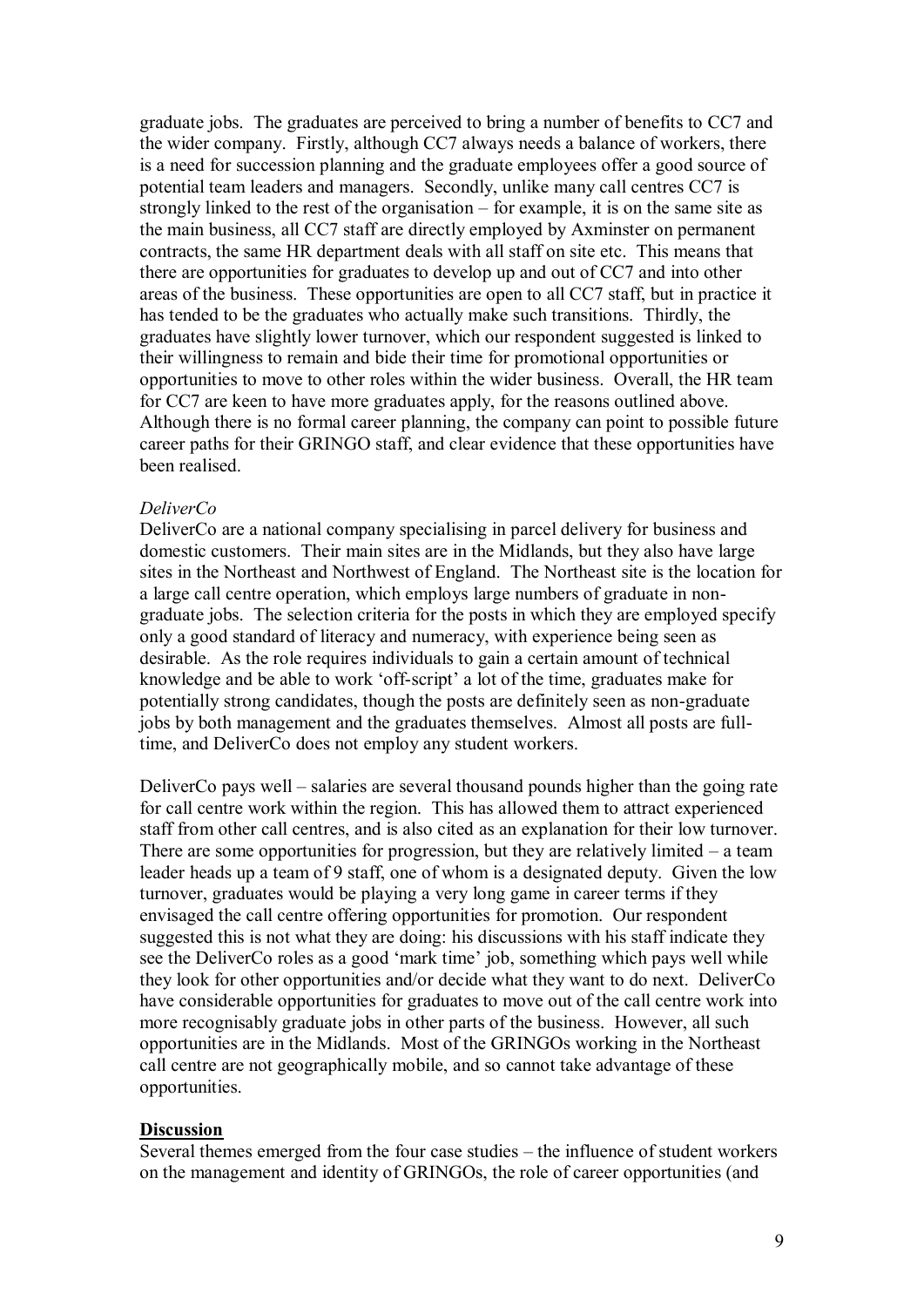their absence), and geographical mobility. To take the influence of student workers first, it was noticeable that the two companies with the most positive attitudes towards GRINGOs do not employ student workers. There are two obvious interpretations of this finding, both of which seem likely. Firstly, there is something of a blurring between student workers and GRINGOs. Although it is apparently straightforward to make a clear distinction between students workers and GRINGOs, in practice they are not so easily to separate. The kind of jobs, the individuals employed, the attitude of employers, and of the workers themselves, may serve to produce a degree of blurring between the two groups and their jobs – as managed and experienced. It is probably easiest to express it in these terms: there is a subset of student employment which maps quite closely to GRINGO employment – in simple terms, many graduates end up doing similar work to students, but on a full-time basis. Organisations which employ student workers and GRINGOs in similar roles are unlikely to observe any significant distinction between the two groups, and are therefore likely to manage them in a similar fashion. GRINGOs become "damned" by association, and may find it difficult to establish a positive identity. Secondly, the GRINGOs themselves will be affected by the presence of student workers. They are both a reminder of their own limited progress, and a reference group in terms of their work norms. GRINGOs entering organisations without student workers are likely to experience their new employment at least as being different from their student days, even if it falls short of their earlier career aspirations. In addition, the reference group for their work norms are other "grown ups" and they are therefore perhaps more likely to take work and themselves seriously. (This is couched in pejorative terms, but we suggest the phrasing aptly captures the attitudinal adjustment encouraged by this situation).

The second theme is whether or not there are potential career routes from the GRINGO post. We noted above that GRINGOs have a difficult career identity, and to some degree resist accepting their current post as being part of a "career". The ambiguity of the GRINGOs" situation leaves them in a state of ambivalence, torn between interpretations of it as 'just a job' or 'part of a career'. Whilst the career interpretation might seem more appealing, if day to day experience appears to confirm the accuracy of a "just a job" interpretation, the GRINGOs are likely to prefer the latter narrative, as they "defend" their situation to family and friends. We can capture the ambivalence in two phrases:

"It would be good if this was more than just a job…but then again, I"d hate to do this for the rest of my career."

"I didn"t go to university to end up doing this kind of thing…although to be honest, nothing else seems to be coming up on the horizon."

This is the tension for GRINGOs – they would like to hold on to their pre-graduation notions of a potentially brilliant career (and so reject any notion their current post is part of this career), yet at the same they are constantly reminded that (so far) this *is* their career, this *is* what they do for a living. Scurry (2005) noted that newly appointed GRINGOs in the call centre tended to have little respect for those GRINGOs who had been there for some time, and even less for those who had sought to progress their careers within the company. The long-termers and the careerists undermined the new arrivals confident "just a job" identity.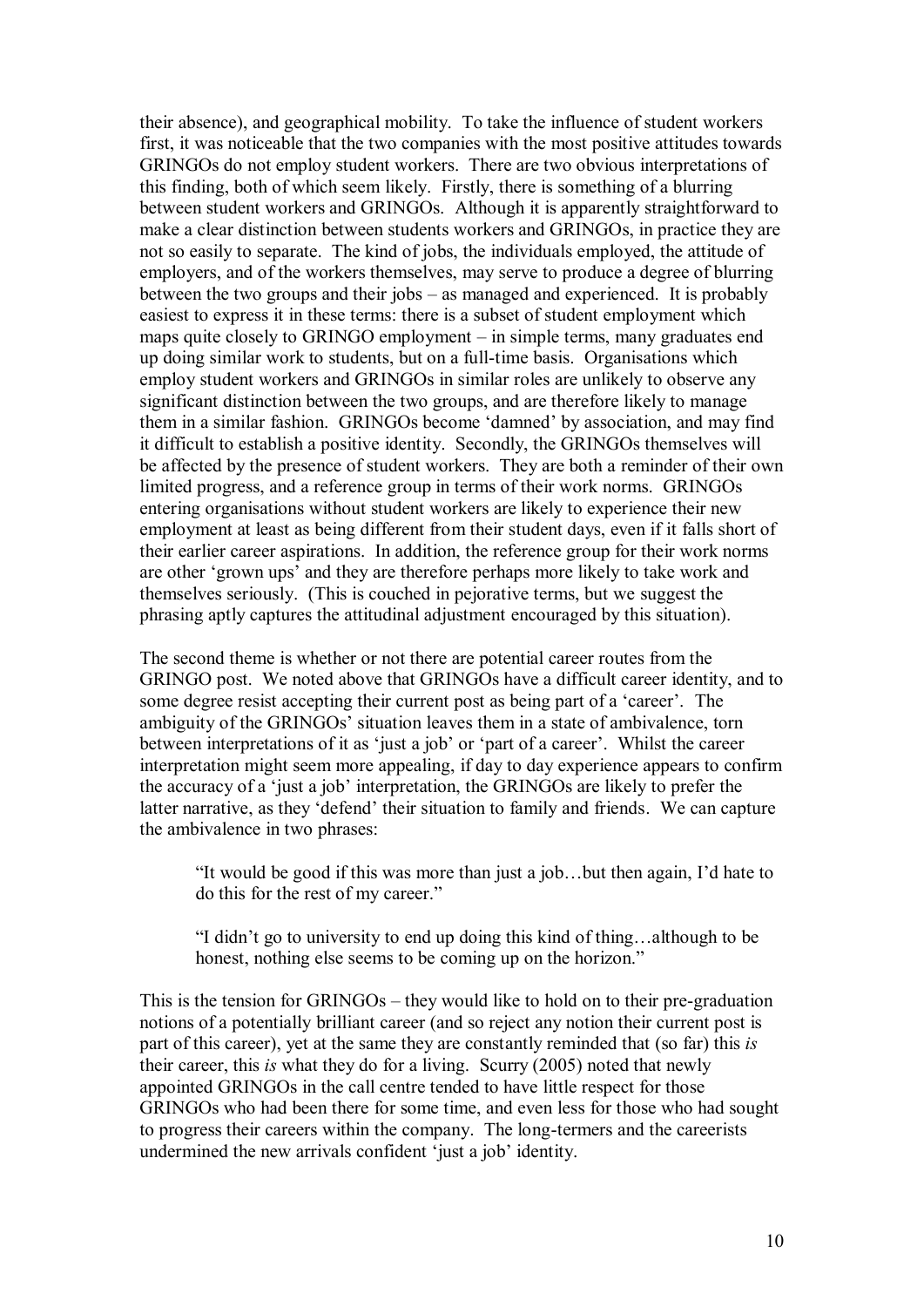Weick (1996) noted that careers "rise prospectively in fragments and fall retrospectively in patterns", and sensemaking is of considerable relevance to the GRINGO experience. Given the job versus career tension, it is useful to consider how their situational cues might impact on their sensemaking. DeliverCo"s attractive pay rates provide a ready made non-career explanation: "I work here because it pays better than anywhere else". Similarly the attitude of Brownfille"s managers whose view of the GRINGOs as an "unexpected bonus", just passing through, confirms the GRINGOs' interpretation of their situation. By contrast, Axminster's very positive attitude towards GRINGOs, and the presence of genuine career opportunities provides cues for more career-oriented sensemaking. We might suggest that there is a "tipping point" for GRINGOs, such that their sensemaking comes to emphasise career over job, and furthermore, that getting GRINGOs to this tipping point might be a legitimate aim of employers seeking to engender commitment.

Finally, geographical mobility appears to be a key factor for many GRINGOs. Within the UK, unlike many countries, there was a strong tradition of "going away" to university – young people were actively encouraged to choose a university at some distance from home, the experience of living away from home being viewed as part of the overall student experience. A range of factors such as the expansion of Higher Education, its increased cost to students, and the greater numbers of mature students, has led to an increasing trend for students to study at universities somewhat closer to home. The prevailing assumption of graduates' mobility may no longer be accurate. Graduates may become increasingly "immobile" because a) they prefer to stay in the location where they studied, b) they are local, studied locally, and want to continue living locally, or c) they went away to university but "chose" to return home after graduation.

## **Conclusion**

Within the US there is growing evidence that young people are taking longer to 'launch' their careers (Feldman and Whitcomb, 2005). For the UK, Elias and Purcell (2004) found almost 50% of graduates are GRINGOs immediately after graduation, this reduces to 25% after 18 months and eventually plateaus out at about 15% after five years. This delay can be viewed as positive – exploration in early career is generally seen as beneficial and leading to better career choices. However, there are more negative interpretations. It may reflect a degree of aimlessness – the delay may not reflect career exploration, simply a lack of career thinking. Alternatively, in the face of considerable post-graduation debt, but with limited career opportunities, graduates may be "forced" into GRINGO posts: their need is to find the best possible paid work, as quickly as possible. This limits their time for exploration, but also locates their current employment as a stopgap response to a short-term financial pressure. GRINGOs may easily become locked in to these posts, as per Becker"s (1960) notion of "side bets", even whilst they and their employers continue to treat as short-term what might become long-term.

On the part of the employer, this is reflected in an apparent passivity in the attitude towards GRINGOs. Their chronic disengagement with the organisation is seen to "go with the territory' and to some extent we can see that HR implicitly treat GRINGOs as an outcrop of the student workforce – bright, articulate, reasonably flexible, but ultimately not likely to be here for the duration and therefore not worth investing in. We recognise however that this apparent passivity may be due to the relatively rapid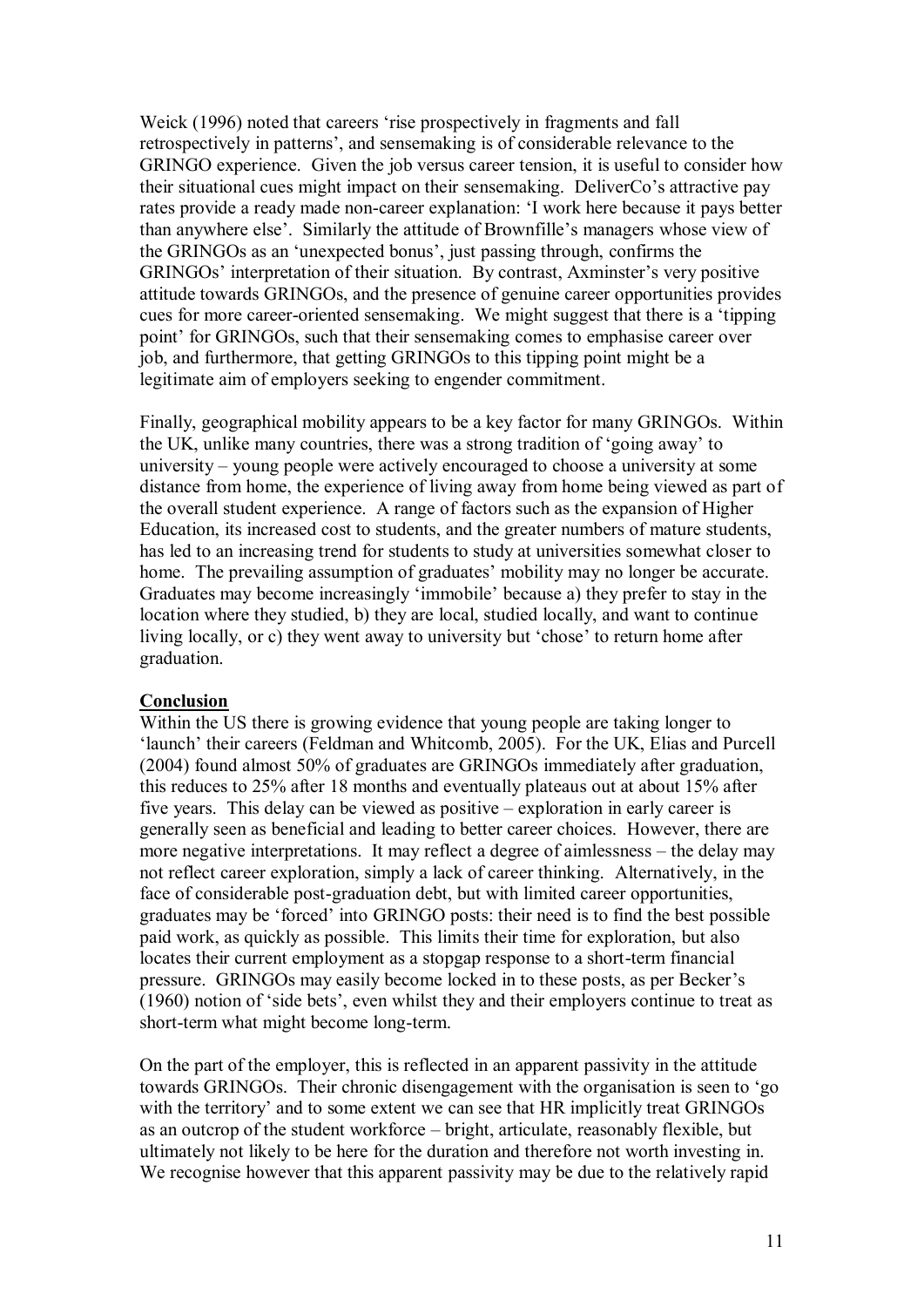rise of the GRINGO. Many GRINGOs are filling posts which until very recently would have been held by workers for whom these jobs were likely to be their longterm occupation, who would generally have been less well qualified and able, which limited how employers were able to develop and deploy them. Even where attitudes towards GRINGOs are positive, there is a sense that employers perceive them as an "unexpected bonus": the managers expect the GRINGOs will eventually move on to a "graduate job", but also they appear to assume that a labour market in which posts like this can be filled by graduates is a short-term phenomenon. It may be that HR functions are enacting policies and practices which were highly appropriate for the previous postholders, but which are not appropriate for GRINGO employees.

We argue that as GRINGOs become an ever larger segment of the workforce, acceptance of their lack of commitment will become increasingly untenable, as will the apparent failure to utilise fully their potential. The most successful organisations will be those which manage to develop an employment relationship which engenders employee commitment. We suggest that this will be one based on a career deal in which the individual accepts the reality of the GRINGO job but can realistically look forward to genuine career development: not old style career management, but equally not the "guaranteed lack of opportunity" apparent in some posts. As GRINGO posts lie far from the graduate career "ideal", organisations may need to work hard in the recruitment and subsequent management of GRINGOs to persuade them to "come over" to the notion of building a career upon their present post (whether in situ or elsewhere). We suggest that smart organisations will work towards a neat segue, encouraging their student workers to become their graduate trainees (where possible) and positively orientated GRINGO employees (where not). However, further research is needed that explores these issues in more depth.

Firstly, we need a clearer understanding of the nature of GRINGO employment, initially through a cross-sectional snapshot of current patterns. In light of shifting patterns of participation in Higher Education, a number of obvious questions present themselves. To what extent are factors such as degree subject and classification, institution, family background, age on graduation etc. predictive of subsequent GRINGO employment? Useem and Karabel (1986) suggest that university education bestows human capital on graduates, in the form of scholastic capital (knowledge acquired), social capital (personal contacts, network ties), and cultural capital (the value society places on symbols of prestige). We can see that degree programmes and institutions vary in the level of human capital they bestow, and with the expansion of Higher Education outstripping the growth of 'graduate jobs', a pessimistic reading of this variation would suggest that some undergraduates are "GRINGO fodder". This raises the question of whether a university education adds value for these individuals – as we have noted, it may be that it has become necessary to obtain a degree simply because employers are asking for the qualification, rather than because the qualification has intrinsic value to the individual or employer. We need to understand the reasons for being in a GRINGO role – are these reasons quite specific to the individual, or do they reflect broader trends, such as a reduction in graduate mobility, more mature students, greater student debt?

There is also a need for longitudinal research aimed at following graduates through an extended period of their careers. We noted the US evidence of a delay in launching career (Feldman and Whitcomb, 2005) and it is important to understand whether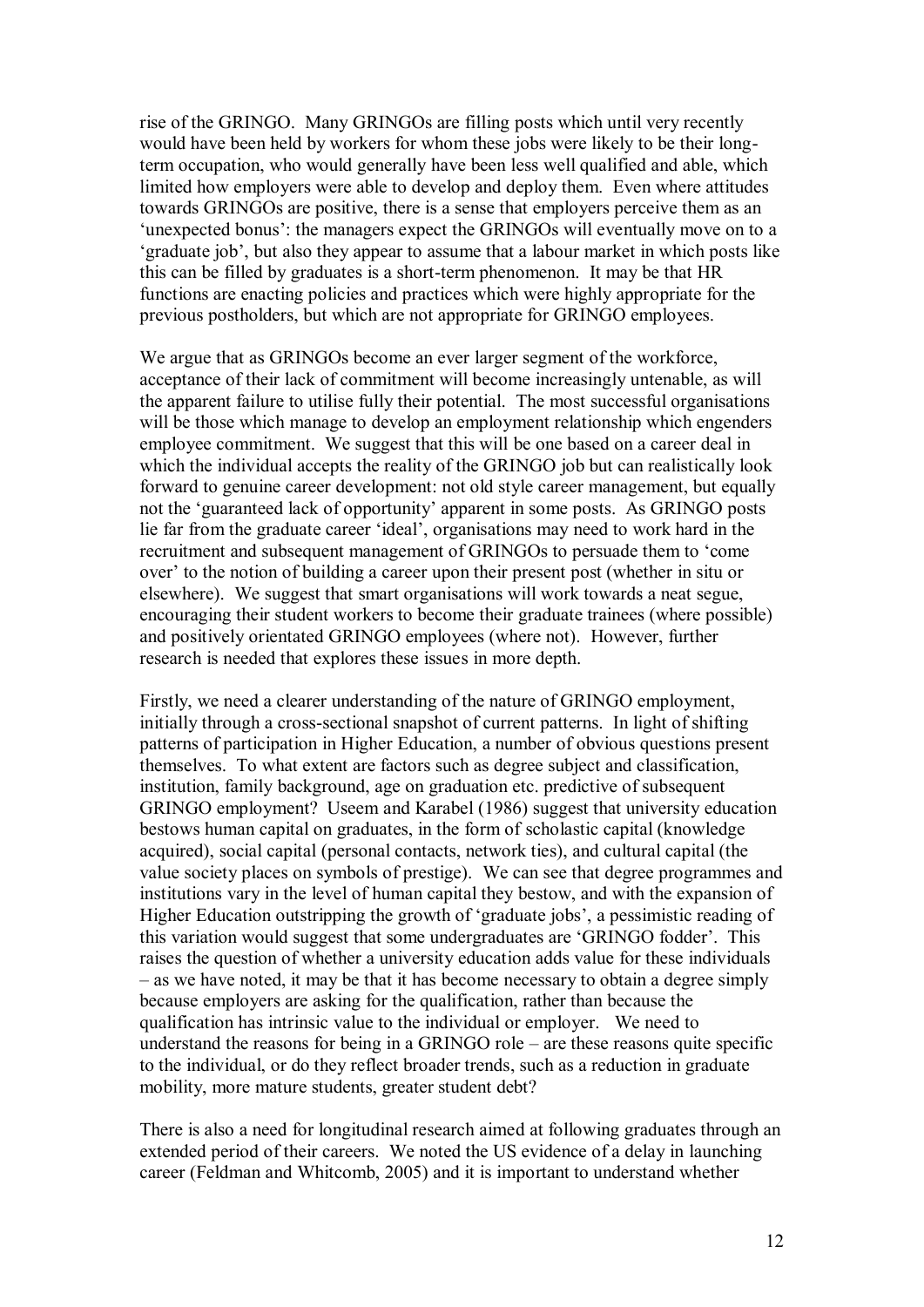GRINGOs merely reflect this trend – perhaps these graduates are merely taking longer to get started, and we will find a large proportion of current GRINGOs getting into graduate jobs eventually. This is certainly what Elias and Purcell (2004) suggest the labour market data shows. However, this may be misleading – it is equally possible that GRINGOs make career progress based largely on their experience. An example might be those promoted into supervisory roles at our case study companies, who might well have achieved similar or even earlier career progress had they joined straight from school. Such individuals might appear on a labour market survey to be in graduate jobs, but the reality is rather different. This longitudinal research would also serve to test our proposed typology of GRINGOs, and the assertion that individuals may move between the various categories.

A second area of research would be to understand the organisational context of GRINGO employment. If the very newness of the GRINGO phenomenon has left employers unsure how to deal with this section of the workforce, we can be confident this state of affairs will not last long. Identifying those organisations, such as Landseer, who are starting to grapple with the issue will allow researchers to examine how HR departments have tailored policy and practice to this growing element of the workforce. Through in-depth case studies in such organisations, looking at the multiple perspectives of new recruits, GRINGOs, student workers, graduate trainees, colleagues, managers etc. we could gain insight into the different perspectives on the GRINGO "problem" and a better understanding of how HR might respond.

|                                 |                                                   | Reason for GRINGO status |             |
|---------------------------------|---------------------------------------------------|--------------------------|-------------|
|                                 |                                                   | Voluntary                | Involuntary |
| Nature of<br><b>GRINGO</b> work | Traditional non-<br>graduate work                 |                          |             |
|                                 | Traditional 'student<br>work'                     |                          |             |
|                                 | Niche/high labour<br>market demand<br>occupations |                          |             |

Figure 1: A Typology of GRINGOs

## **References**

Alpin, C., Shackleton, J.R. and Walsh, S. (1998) "Over- and under education in the UK Graduate Labour Market", Studies in Higher Education, Vol. 23 No. 1, pp.17 – 34

Atkinson, J. (1984) "Manpower strategies for flexible organisations", Personnel Management, August, pp.28-31

Battu, H., Belfield, C.R. and Sloan, P.J. (1999) "Overeducation among Graduates: a cohort view", Education Economics, Vol. 7 No. 1, pp.21-38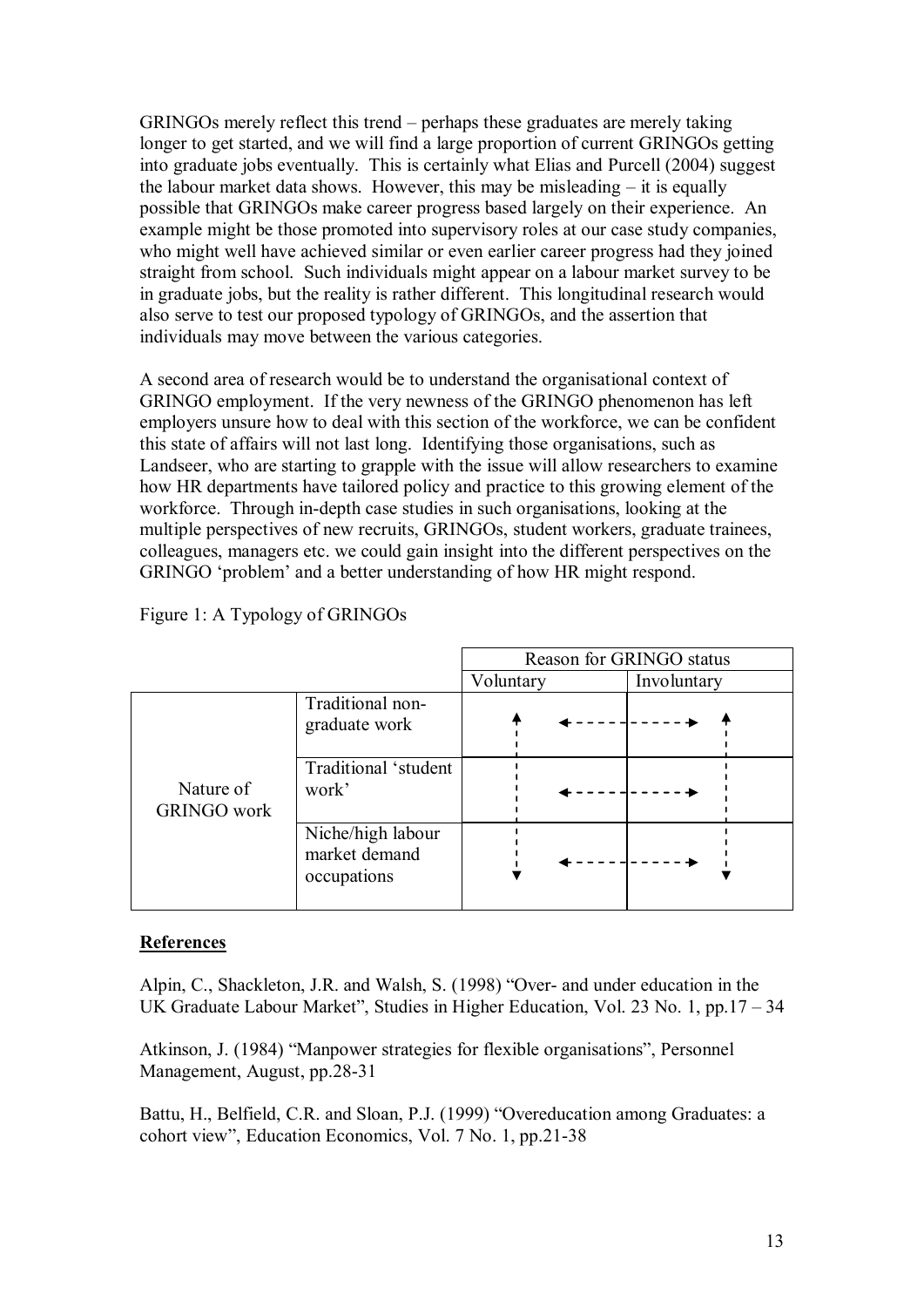Battu, H., Belfield, C.R. and Sloane, P.J., (2000) "How well can we measure graduate over-education and its effects?", National Institute Economic Review, No. 171, pp.82- 93

Becker, H.S. (1960) "Notes on the concept of commitment", American Journal of Sociology, No. 66, pp. 32-42

Brown, P. and Scase, R. (1994) [Higher Education and Corporate Realities : Class,](http://www.worldcatlibraries.org/wcpa/servlet/OUFrame;jsessionid=132059E718E79409A0434EC9081592C5.two?url=http%3A%2F%2Fscholar.google.com%2Fscholar%3Fhl%3Den%26lr%3D%26q%3D%252522higher%2Beducation%2B*%2Bcorporate%252522%2Bsite%253Aworldcatlibraries.org&title=title+search+&linktype=title&detail=goog_scholar%3Ahigher+education+*+corporate%3Anoframes)  [culture, and the decline of graduate careers,](http://www.worldcatlibraries.org/wcpa/servlet/OUFrame;jsessionid=132059E718E79409A0434EC9081592C5.two?url=http%3A%2F%2Fscholar.google.com%2Fscholar%3Fhl%3Den%26lr%3D%26q%3D%252522higher%2Beducation%2B*%2Bcorporate%252522%2Bsite%253Aworldcatlibraries.org&title=title+search+&linktype=title&detail=goog_scholar%3Ahigher+education+*+corporate%3Anoframes) UCL Press, London.

Canny, A. (2002) "Flexible Labour? The growth of student employment in the UK", Journal of Education and Work, Vol. 15 No. 3, pp.277-301

Elias, P. and Purcell, K. (2004), "Is Mass Higher Education Working? Evidence from the graduate labour market experiences of recent graduates", National Institute Economic Review, No. 190, pp.60-74

Feldman, D.C. and Whitcomb, K.M. (2005) "The effects of framing vocational choices on young adults' sets of career options", Career Development International, Vol. 10 No. 1, pp.7-25

Ford, J., Bosworth, D. and Wilson, R. (1995) "Part-time work and full-time education", Studies in Higher Education, Vol. 20 No. 2, pp.187 -202

Glyde, G.P. (1977) "Underemployment: Definition and causes", Journal of Economic Issues, Vol.11 No.2, pp.245 –261

Guest, D. (1987) "Human Resource Management and Industrial Relations", Journal Of Management Studies, Vol. 24 No. 5, pp.502-521

Guest D., Michie J., Sheehan M., Conway N. and Metochi, M. (2000) Effective People Management: CIPD Research Report, CIPD, London.

Harvey, L., Moon, S. and Geall, V. (1997) Graduates Work: Organizational change and students attributes, University of Central England, Birmingham.

HESA (2006) "Students and Qualifiers Data Tables" available at <http://www.hesa.ac.uk/holisdocs/pubinfo/student/institution0405.htm> accessed on 25 March 2006

Huddleston, P. and Hirst, C. (2004) "Are you being served? Skills gaps and training needs within the retail sector", Research Paper 53, October 2004, Centre for Education and Industry, The University of Warwick.

Keenoy, T. (1997) "Review article: HRMism and the languages of representation", Journal of Management Studies, Vol. 34 No. 5, pp.825-841

Keep, E. and Mayhew, K. (1996) "Economic demand for higher education – A sound foundation for further expansion?", Higher Education Quarterly, Vol. 50 No. 2, pp.89-109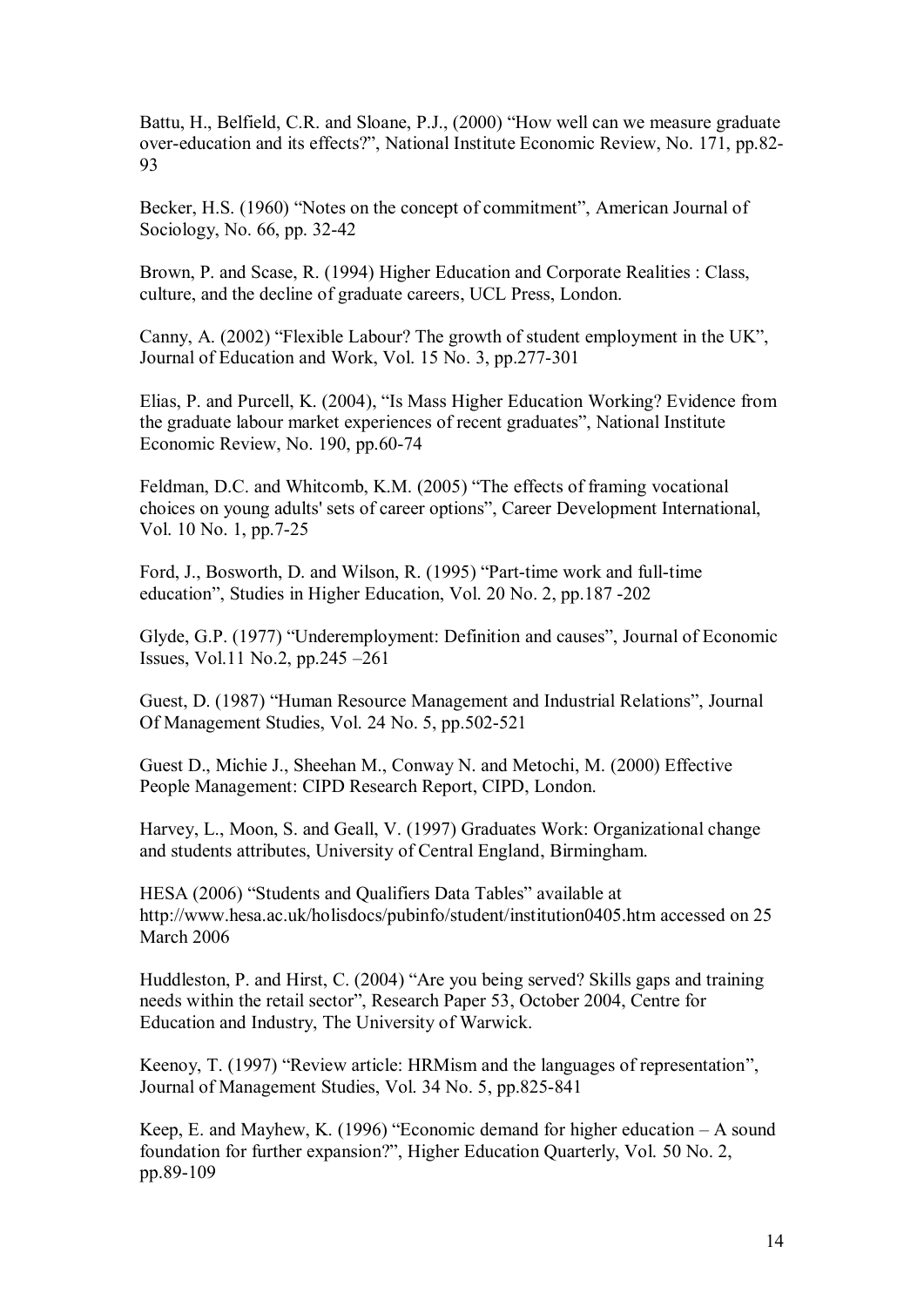Madouros, V. (2006a) Labour Force Projections 2006-2020, Office for National Statistics, London.

Madouros, V. (2006b)"Projections of the UK labour force, 2006 -2020", Labour Market Trends, Office for National Statistics, January 2006.

Mason, G. (1995) "The new graduate supply-shock - recruitment and utilisation of graduates in British industry", National Institute of Economic and Social Research, Report Series Number 9, London.

Mason, G. (1999) "Graduate utilisation and the quality of higher education in the UK", National Institute of Economic and Social Research, Discussion Paper No. 158, October: London.

Mason, G. (2001), "Mixed Fortunes: Graduate utilisation in service industries", National Institute of Economic and Social Research, Discussion Paper No.182, July: London.

Mason, G. (2002) "High skills utilisation under mass education: Graduate employment in service industries in Britain", Journal of Education and Work, Vol. 15 No. 4, pp.427 -456

Moreau, M.P. and Leathwood, C. (2006), "Balancing paid work and studies: working (-class) students in higher education", Studies in Higher Education, Vol. 31 No 1, pp.23-42

Nove, A., Snape, D. and Chetwynd, M. (1997) Advancing by degrees: a study of graduate recruitment and skills utilisation, DfEE, London.

Pearson, R., Perrymen, S., Connor, H., Jagger, N. and Aston, J. (1999) The IES Annual Graduate Review 1998-99: the key facts, Institute for Employment Studies, Brighton.

Pitcher, J. and Purcell, K. (1998) Diverse Expectations and Access to Opportunities: is there a graduate labour market?, Higher Education Quarterly, Vol. 52 No.2, pp.179- 203

Purcell, K., Pitcher, J. and Simm, C. (1999) Working Out? Graduates' early experiences of the labour market, Career Services Unit, Manchester.

Rigg, M., Elias, P., White, M., and Johnson, S. (1990) An Overview of the Demand for Graduates, Policy Studies Institute and Institute for Employment Research, HMSO, London.

Scurry, T. (2005) "More than just a 'phone monkey'... Exploring Graduate Experiences of Underemployment in Call Centres", Unpublished PhD Thesis, Nottingham Trent University.

Storey, J. (1987) "Developments in the management of human resources: an